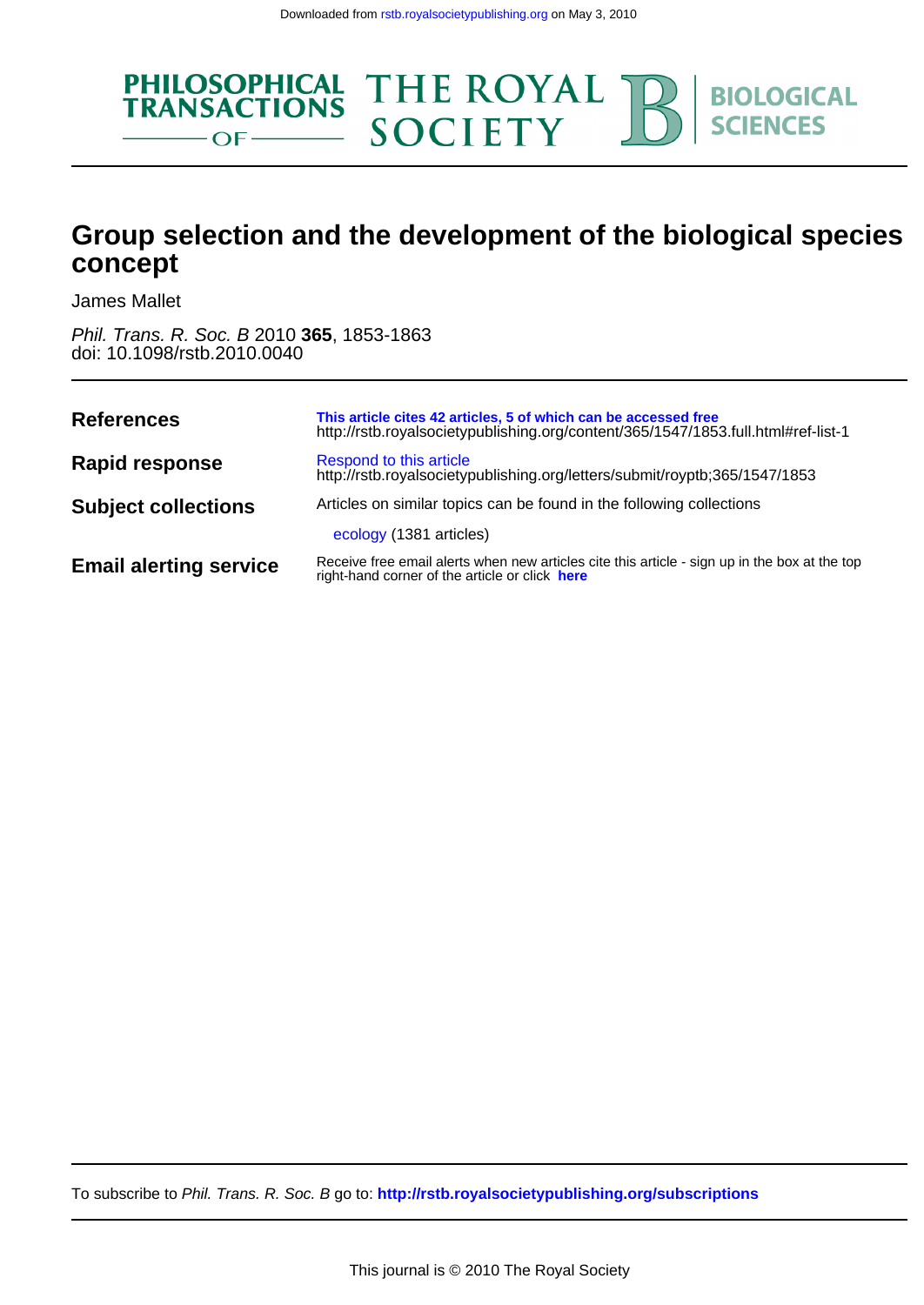

# Group selection and the development of the biological species concept

James Mallet $1,2,3,*$ 

<sup>1</sup>Radcliffe Institute, Harvard University, Byerly Hall, 8 Garden Street, Cambridge, MA 02138, USA<br><sup>2</sup>Wissenschaftsbelleg zu Berlin, Wallatstreße 19, 14193 Berlin, Germann  $2W$ issenschaftskolleg zu Berlin, Wallotstraße 19, 14193 Berlin, Germany  $3G$ dlton Laboratory, Department of Genetics, Evolution and Environment, University College London, 4 Stephenson Way, London NW1 2HE, UK

The development of what became known as the biological species concept began with a paper by Theodosius Dobzhansky in 1935, and was amplified by a mutualistic interaction between Dobzhansky, Alfred Emerson and Ernst Mayr after the second world war. By the 1950s and early 1960s, these authors had developed an influential concept of species as coadapted genetic complexes at equilibrium. At this time many features of species were seen as group advantages maintained by selection to avoid breakdown of beneficial coadaptation and the 'gene pool'. Speciation thus seemed difficult. It seemed to require, more so than today, an external deus ex machina, such as allopatry or the founder effect, rather than ordinary within-species processes of natural selection, sexual selection, drift and gene flow.

In the mid-1960s, the distinctions between group and individual selection were clarified. Dobzhansky and Mayr both understood the implications, but their views on species changed little. These group selectionist ideas now seem peculiar, and are becoming distinctly less popular today. Few vestiges of group selectionism and species-level adaptationism remain in recent reviews of speciation. One wonders how many of our own cherished views on evolution will seem as odd to future biologists.

Keywords: Charles Darwin; levels of selection; species concepts; punctuated equilibrium; recognition concept; reproductive isolation

#### 1. INTRODUCTION

One of the greatest Darwinists and Darwin-promoters of the twentieth century, Ernst Mayr, made what seems today an extremely off-message claim about Darwin's Origin of Species:

... Darwin failed to solve the problem indicated by the title of his work. ... In retrospect, it is apparent that Darwin's failure, as well as that of the antievolutionists, resulted to a large extent from a misunderstanding of the true nature of species.

[\(Mayr 1963](#page-10-0), p. 12, 14)

More recently, it has been argued that Darwin's species concept served well as a means of promoting evolutionary ideas in 1859 ([McOuat 1996;](#page-10-0) [Stamos](#page-11-0) [2006](#page-11-0); Mallet [2008](#page-10-0)a, [in press](#page-10-0); [Kohn 2009](#page-10-0); [Sloan](#page-11-0) [2009](#page-11-0); [Ereshefsky in press\)](#page-10-0). It is therefore of interest to explain why Darwin's view of species was perceived to be so faulty, in the 1930s-1960s, that it needed to be replaced, rather than fine-tuned.

One likely reason for the perception that Darwin had failed was that the biological species concept of the midtwentieth century became imbued with a number of group properties such as 'cohesion' and adaptiveness which were not present, and indeed were actively resisted by Darwin, who used a purely operational

\*[j.mallet@ucl.ac.uk](mailto:j.mallet@ucl.ac.uk)

One contribution of 11 to a Theme Issue 'Genomics of speciation'.

definition. The distinction between adaptation at the individual (or gene) and at the population or species level had not been clearly distinguished, at least until the mid-1960s [\(Hamilton 1964](#page-10-0); [Williams 1966](#page-11-0)), and was publicized widely only by the 1970s ([Wilson](#page-11-0) [1975](#page-11-0); [Dawkins 1976](#page-9-0)). I propose the thesis that the biological species concept was conceived in terms of group properties and became amplified to a peak of group adaptationism in the 1950s and early 1960s, before gradually losing most of this by today.

The aim of this paper is to trace the history of group selectionist ideas in the origination and subsequent development of the reproductive isolation view of species. By 'group selectionism', I mean the hypothesis that traits evolve for the benefit of the group (in this case, the species), as opposed to for purely individual benefit, which is termed 'individual selection', equivalent to Darwinian natural selection [\(Maynard Smith 1964](#page-10-0)). The group adaptationism I discuss here is 'naive group selectionism' sensu [Wilson & Wilson \(2007\),](#page-11-0) because the proposer has not considered carefully whether a group trait can actually evolve as a group adaptation or will be counteracted by natural selection.

I do not mean to imply that group adaptations can never evolve ([Wilson & Wilson 2007](#page-11-0)). Indeed, one of today's likely, or at least possible explanations for the evolution of sex is still that recombination confers an advantage to whole species ([Maynard Smith 1978](#page-10-0)). Provided mutations to selfish asexuality are extremely rare, sex may be favoured because sexual species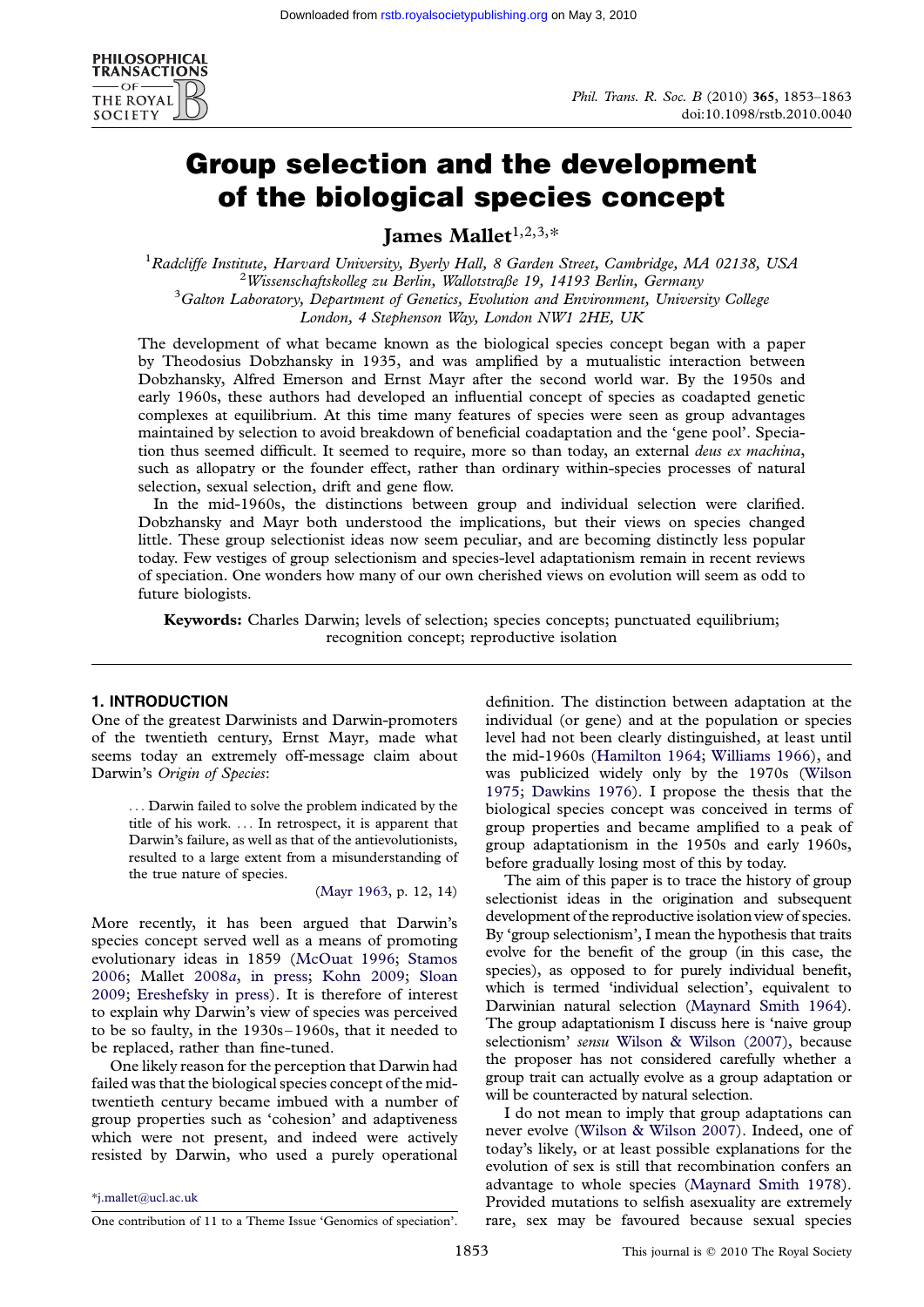survive and proliferate more than asexual species [\(Nunney 1989\)](#page-10-0).

I do not attempt to draw any conclusions here about whether today's version of the biological species concept is useful. I am aware that I run the risk of being accused of being 'unwilling to separate the isolation concept of species from its historical adaptationist baggage' (Coyne et al[. 1988\)](#page-9-0), so I have strenuously attempted to make this history palatable to most evolutionary biologists, whatever their favourite species concept. In this Darwin year of 2009, the history of group selection in the biological species concept seems to me of great interest because it shows how even poorly justified ideas about evolution can become accepted when they agree with the prevailing mood. It suggests we should be cautious also about popular evolutionary ideas of our own time.

## 2. WHY WAS DARWIN'S VIEW OF SPECIES REJECTED?

Darwin's major thesis in 'The Origin' was that species were not 'essentially' different from varieties within species, and that species evolve readily from varieties. To Darwin, the difference between species and varieties was that species are delineated by gaps in morphology that persist when they overlap in space, whereas varieties are less definite, and show intermediates.

Hereafter, we shall be compelled to acknowledge that the only distinction between species and well-marked varieties is, that the latter are known, or believed, to be connected at the present day by intermediate gradations, whereas species were formerly thus connected. ([Darwin 1859,](#page-9-0) p. 485)

In contrast, Mayr and Dobzhansky viewed Darwin's species ideas as inadequate, and promoted a new 'Modern Synthesis' view of species, the 'biological species concept', in which species were characterized by 'reproductive isolation' from other species; varieties, such as geographic subspecies within species, do not (Dobzhansky [1935](#page-9-0), [1937;](#page-9-0) Mayr [1940](#page-10-0), [1942](#page-10-0), [1963](#page-10-0)). Appreciating Mayr's holistic views on species, as well as those of Theodosius Dobzhansky, is important for understanding their views on speciation, for example in their beliefs in the requirement for allopatry, or the founder effect.

Curiously, both [Darwin \(1859\)](#page-9-0) and [Wallace \(1865\)](#page-11-0) had argued against a view of species based on reproductive isolation, even though both clearly understood that 'intercrossing' (today's gene flow) would act against divergent selection and inhibit speciation (e.g. [Darwin 1859,](#page-9-0) p. 42, 159), and that geographical isolation would enhance the probability of speciation by preventing intercrossing ([Darwin](#page-9-0) [1859](#page-9-0), pp.  $104 - 107$ ). Darwin devoted a whole chapter, 'Hybridism', to dismissing the creationist idea that reproductive isolation (in the form of inviability and sterility of hybrids) constituted a useful definition of species.

Historians of science have long agreed that Darwin understood the biological nature of species ([Ghiselin](#page-10-0) [1969](#page-10-0); [Kottler 1978;](#page-10-0) [Sulloway 1979\)](#page-11-0), but many

biologists (e.g. [Futuyma 1998;](#page-10-0) [Coyne & Orr 2004](#page-9-0)) have continued to accept uncritically Mayr's argument for 'Darwin's failure' [\(Mallet in press](#page-10-0)). This twentieth century view that Darwin failed on species and speciation is particularly perplexing, because it came about as a result of the Modern Synthesis, a movement which championed Darwinian natural selection as compatible both with Mendelian genetics and with the data on natural biodiversity. Just as Darwin's ideas were again becoming broadly accepted in evolution, Mayr and Dobzhansky seem to have influenced several more generations of biologists to believe that there was another major problem at the very heart of Darwin's work: his supposedly erroneous view of species and speciation.

A number of important reasons led to the development of the biological species concept in opposition to Darwin's ideas on species. I highlight group selectionism in this paper, but other likely causes are dealt with in detail elsewhere ([Mallet in press\)](#page-10-0). I outline these other causes briefly here for completeness.

- The philosophical preferences of Theodosius Dobzhansky and Ernst Mayr seem to have been on the concrete side, possibly because of their educational backgrounds in pre-war Russia and Germany. They preferred to deal with concepts about the 'reality', or 'true nature' of species, rather than merely operational definitions. Both Dobzhansky and Mayr considered themselves wellversed in continental European philosophy, and Dobzhansky also peppered his prose with philosophical Latin, such as conditio sine qua non and mutatis mutandis. Dobzhansky fired the opening salvo for the biological species concept in a philosophical journal [\(Dobzhansky 1935\)](#page-9-0).
- Mayr, at least, had a very incomplete understanding of Darwin's view of species, which he apparently obtained from greatly abbreviated quotations from 'The Origin' (Ghiselin [1969](#page-10-0), [2004;](#page-10-0) [Kottler 1978](#page-10-0); [Sulloway 1979;](#page-11-0) [Mallet in press](#page-10-0)).
- Dobzhansky and Mayr were both influenced by a long unresolved debate about 'physiological selection' (i.e. sterility and inviability of hybrids, sometimes supplemented with preferential mating or fertilization). This had been rumbling on since 1859, starting with a critique by Darwin's own 'bulldog', who questioned whether Darwin had explained the evolution of hybrid sterility ([Huxley](#page-10-0) [1860](#page-10-0)). It was exacerbated later when a friend and former disciple of Darwin argued for physiological selection [\(Romanes 1886\)](#page-11-0) as a kind of group selection for reproductive isolation to prevent species blending. These critics were unconvinced by Darwin's chapter VIII on 'Hybridism', which argued that sterility evolved as a sporadic and uncertain by-product of evolution (see below), and therefore was not a valid essence of species [\(Darwin 1859](#page-9-0)). This alternative train of thought tended therefore to default back to sterility and other forms of reproductive isolation as an argument for the reality of species. Of course, one can believe that hybrid sterility and inviability are important in speciation without believing that they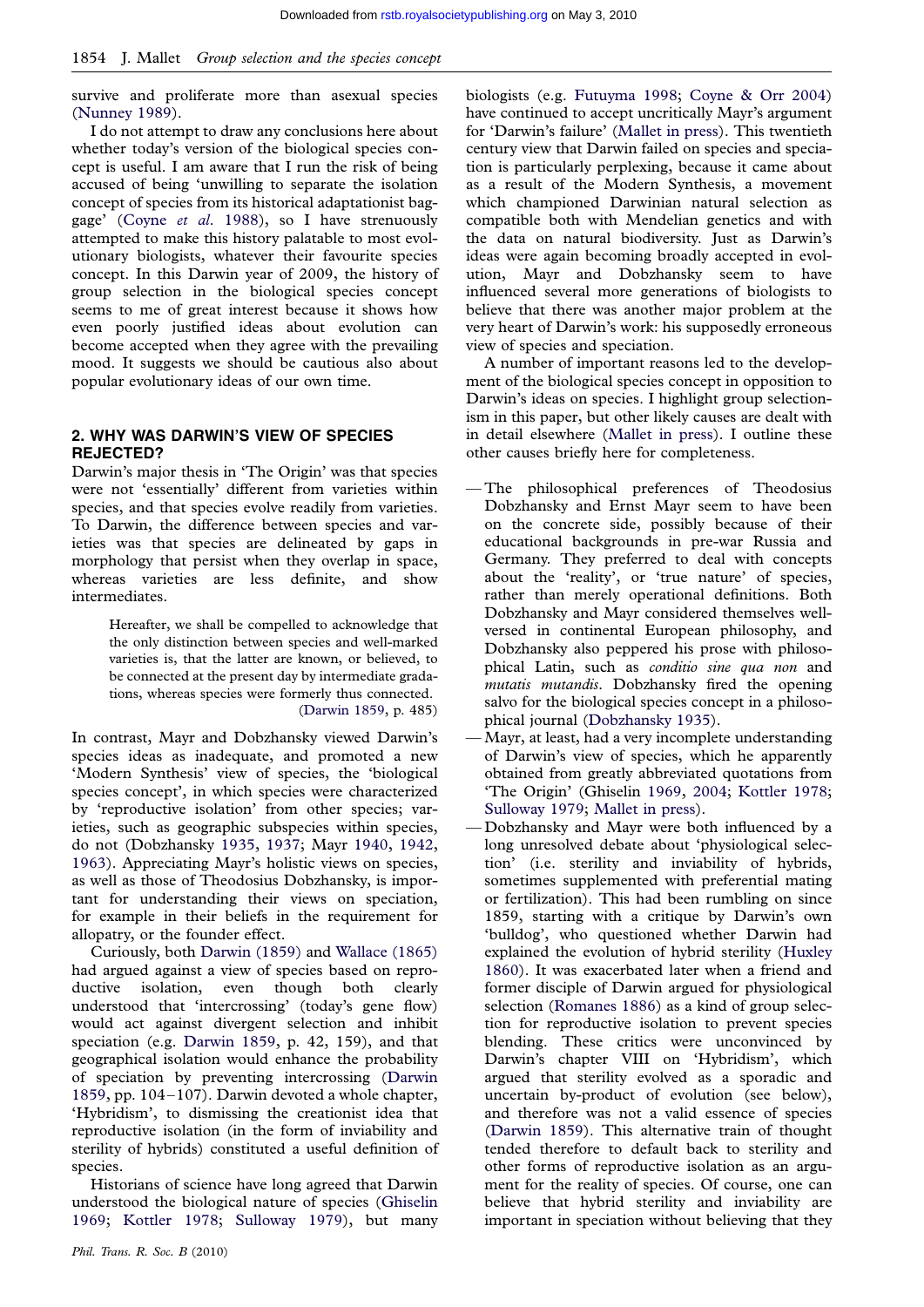Group selection and the species concept J. Mallet 1855

are group adaptations, and many do today; this debate has yet to be resolved. The topic is discussed elsewhere ([Wallace 1886;](#page-11-0) [Coyne & Orr 2004](#page-9-0); [Mallet 2008](#page-10-0)b; Gourbière & Mallet 2010), and is underemphasized here except insofar as it intersects with group selectionism.

- Related to this is another issue sparked off by the mutationists and saltationists of the early twentieth century, such as William Bateson and Hugo De Vries, and later Otto Schindewolf and Richard Goldschmidt. Goldschmidt, for instance, argued that species were separated by 'bridgeless gaps' which could be breached only by 'systemic mutations' rather than natural selection ([Goldschmidt 1940\)](#page-10-0). Examples of such important gaps were hybrid sterility and inviability. According to Schindewolf, the fossil record also seemed to suggest both stasis and occasional punctuated change that he associated with rapid speciation. Both Dobzhansky and Mayr argued strongly against the saltationists' mechanisms of speciation. However, they accepted their argument that species were more 'real' and discrete (genetically and 'physiologically') than Darwin had claimed. Dobzhansky cited Bateson to this effect as late as 1951 (p. 259).
- Finally, Dobzhansky and Mayr felt they had no alternative to using biological 'mechanisms'—i.e. functional, and supposedly adaptive group characteristics to delimit species. When morphology failed, as in the case of cryptic 'sibling' species, they could not, in the 1930s-1960s at least, turn to the abundant molecular markers we now have available.

Hence, I hope it is clear I do not claim that group selectionism was the only or even main reason why Dobzhansky and Mayr regarded the biological species concept important and Darwin's ideas wrong. Nonetheless, I do argue here that group adaptationism was an important component, especially of their post-war views of species. The new view of species that stemmed from this group selectionism and the terminology that reflects it remain influential today, even though the catalyst itself has largely disappeared from current species literature.

## 3. THE ORIGINS OF THE BIOLOGICAL SPECIES **CONCEPT**

The idea that sterility (or inviability) of hybrids provides a useful criterion of species long pre-dates Darwin. Intersterility was assumed to be provided by the Creator as a means of maintaining the separateness of created kinds of animals and plants. By the 1850s, the most famous of such arguments was Buffon's from the eighteenth century: 'We should regard two animals as belonging to the same species if, by means of copulation, they can perpetuate themselves and preserve the likeness of the species; and we should regard them as belonging to different species if they are incapable of producing progeny by the same means' (Buffon, as translated in [Lovejoy 1968\)](#page-10-0).

Darwin attempted to rebut this creationist view by arguing, in his chapter 'Hybridism', that hybrids between species were only sometimes infertile, and that infertile crosses occurred within species also. To Darwin, hybrid sterility evolved as an incidental and sporadic by-product of evolution, not as an advantageous means of speciation.

Now do these complex and singular rules indicate that species have been endowed with sterility simply to prevent their becoming confounded in nature? I think not. For why should the sterility be so extremely different in degree, when various species are crossed, all of which we must suppose it would be equally important to keep from blending together? Why should the degree of sterility be innately variable in the individuals of the same species?

#### [\(Darwin 1859,](#page-9-0) p. 260)

Therefore sterility did not, in Darwin's view, constitute a useful definition of species. The same argument rebuts also the 'physiological selection' argument of [George Romanes \(1886\),](#page-11-0) as well as later group selectionist ideas.

Many post-Darwin evolutionists were nonetheless attracted to the idea that species could be defined by 'physiological isolation' ([Hey 2006\)](#page-10-0). One of the clearest of these early biological species concepts was that of Edward Bagnall Poulton. A fervent supporter of Darwinian evolution and a personal friend of Alfred Russel Wallace, he did however argue differently from Darwin and Wallace on this issue. For Poulton, the true criterion of species was 'syngamy', or reproductive compatibility including both pre- and post-mating compatibility, as opposed to 'asyngamy' between species ([Poulton 1904\)](#page-10-0). Poulton had been, in his turn, influenced by [Wallace's \(1865\)](#page-11-0) discussions of species concepts and the discrete, female-limited, mimicry polymorphisms in Papilio butterflies ([Mallet](#page-10-0) [2004](#page-10-0)). Papilio polymorphisms seemed to be an exception to a strict interpretation of Darwin's morphological definition, which would apparently have argued for separating each morph into a separate species, even though these morphs formed a reproductive community. Darwin, however, himself learned of the Papilio example from Wallace, and added discussions of Papilio polymorphisms to subsequent editions of 'The Origin' without altering his view of species ([Darwin 1872\)](#page-9-0).

Dobzhansky probably formed his view of species as reproductively isolated groups in part as a result of scientific discussions of 'physiological isolation' among the entomological community he left behind in Russia, especially A. P. Semenov-Tian-Shansky ([Krementsov 1994\)](#page-10-0), to whom he often referred. But it seems likely that he also read Poulton. The latter is conjectured ([Mallet 2004](#page-10-0)) because Dobzhansky did refer to Poulton ([Dobzhansky 1937\)](#page-9-0) in a section about mimicry. Given the main topic of Dobzhansky's own book, it is hard to imagine that his eyes did not stray over the reprinted 1904 'What is a species?' essay in the very book he cited ([Poulton 1908\)](#page-10-0). Even if Poulton was not the immediate source, Dobzhansky had ample opportunities from the 'physiological selection' literature for other, similar influences ([Krementsov 1994;](#page-10-0) [Hey 2006\)](#page-10-0); this literature also gibed with his own experimental work on hybrid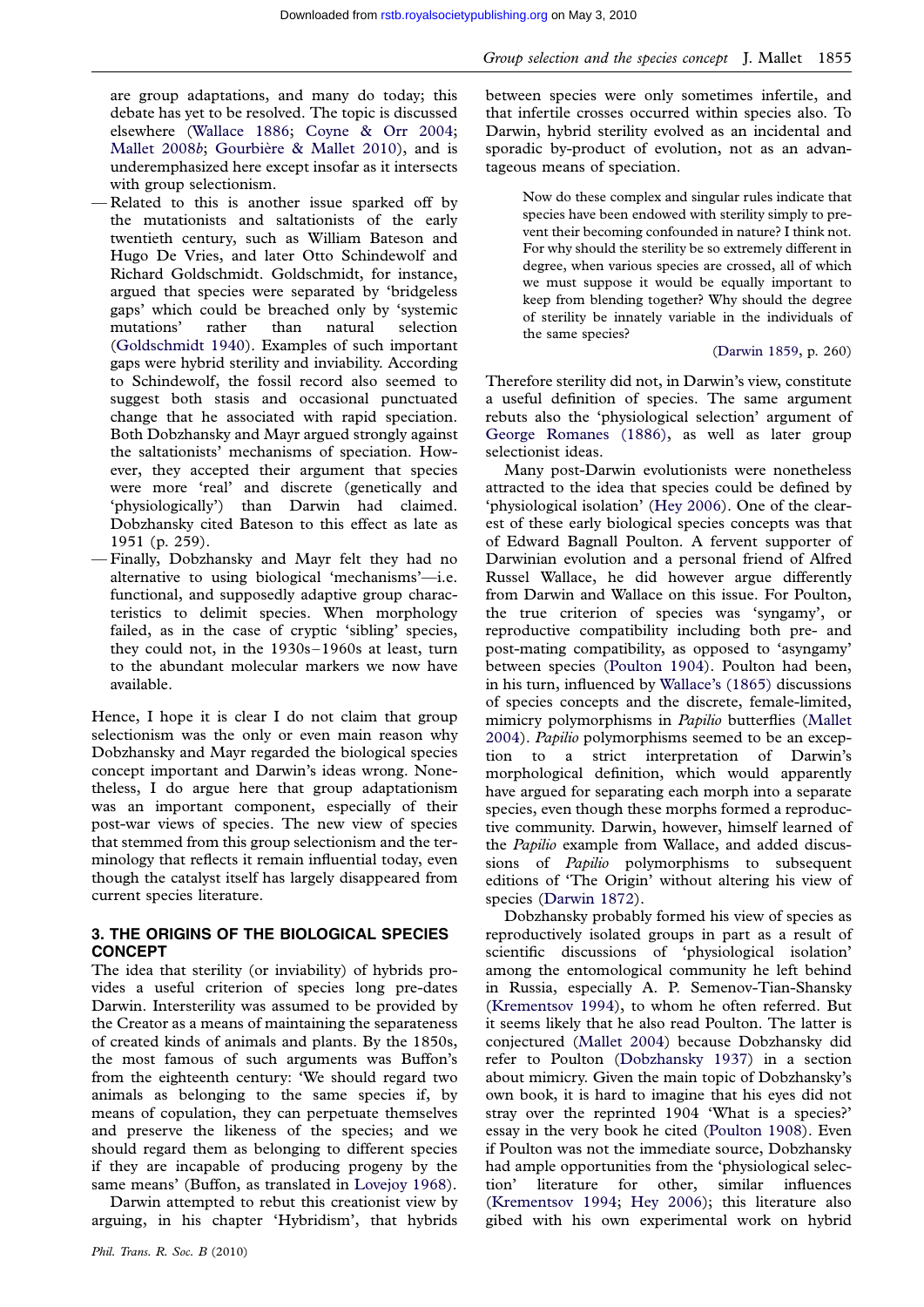sterility in Drosophila. That Poulton presaged Mayr's own biological species concept is more certain: Mayr revived [Poulton's \(1904\)](#page-10-0) term 'sympatry' with acknowledgement ([Mayr 1942\)](#page-10-0), though he rechristened Poulton's antonym, 'asympatry' with today's more familiar 'allopatry'.

Mayr himself was also informed by an encyclopaedic knowledge of bird systematics. By around 1900, systematists had developed the practice of labelling as 'subspecies' the geographic taxa that differ in multiple morphological characters, but which intergrade at contact zones ([Jordan D. S. 1905](#page-10-0); [Jordan K.](#page-10-0) [1905](#page-10-0); [Mayr 1982;](#page-10-0) [Rothschild 1983](#page-11-0)). Previously, these geographic replacement forms were often regarded as species. This new systematics reinforced the saltationists' argument for 'bridgeless gaps' between species, because a whole class of 'species' that really do intergrade with other such 'species' as Darwin had argued were suddenly no longer considered real species at all [\(Mayr 1942](#page-10-0), pp.  $113-114$ ). The higher level sympatric forms now considered separate species were more divergent, and intergraded less than their component subspecies [\(Mayr 1942\)](#page-10-0). Dobzhansky expressed himself similarly, albeit with less encyclopaedic knowledge of taxonomic literature (e.g. Dobzhansky 1937, pp. 311–312). Mayr often conflated his biological 'concept' of species, based on a lack of local interbreeding, with the idea of the 'polytypic species' as a taxon, that is the idea of species having multiple subspecies [\(Mayr](#page-10-0) [1992;](#page-10-0) [Bock 1995](#page-9-0); [Haffer 2007](#page-10-0)).

Dobzhansky's first stab at the biological species concept [\(Dobzhansky 1935\)](#page-9-0) built upon his interpretation of the 'syngameon' idea, or pure-breeding population, of the botanist Johannes Lotsy. (Dobzhansky's interpretation of Lotsy was apparently erroneous, and it seems to refer more to [Poulton's](#page-10-0) [\(1904\)](#page-10-0) 'syngamy'.) Dobzhansky extended this idea to whole groups of populations, proposing that 'a species is a group of individuals fully fertile inter se, but barred from interbreeding with other similar groups by its physiological properties (producing either incompatibility of parents, or sterility of the hybrids, or both)' (p. 352). It was in this publication that he also developed the concept of prezygotic and postzygotic 'isolating mechanisms'. He included geographical isolation as an isolating mechanism, but argued that only 'physiological isolating mechanisms' (including assortative mating and ecological isolation, as well as hybrid unfitness) were important in defining species.

How did this physiological isolation evolve? 'We are almost forced to conjecture that the isolating mechanisms are merely by-products of some other differences between the organisms in question, these latter differences having some adaptive value and consequently being subject to natural selection' (p. 349). At this time, there was only a weakly expressed belief in group advantage for reproductive isolation, inherent in the use of the word 'mechanisms' and a hint of wistfulness in 'we are almost forced ...'. Dobzhansky apparently felt more strongly that isolating mechanisms were important in species designation because species were thereby made verifiable via experimental, genetic data.

Dobzhansky quickly admitted that there would always be grey areas where the definition broke down. '... in some cases classification of two groups of individuals as separate species or as varieties of the same species remains arbitrary' (p. 352). He felt that the problem was that one tended to want to see taxonomic terms like species as 'static' entities, whereas in reality evolution was continuous, and 'dynamic'. However, he argued that there were few conflicts in practice between his new, 'genetic' concept of species, and the original 'taxonomic' one, because isolating mechanisms caused real discontinuities in nature. Based on these ideas, he enabled a return to a somewhat essentialist, Buffonian species concept. In doing so, he had to appeal to a logic which allowed a paradox to be ignored: he felt comfortable arguing that species were real, cohesive groups in a modern, dynamic and genetic sense, in spite of being sometimes indistinct and dubious (albeit rarely, in his view) in a practical, taxonomic sense.

These ideas were amplified, as is well known, in Dobzhansky's ground-breaking 1937 book. Again he made the Darwinian argument that physiological isolation is mainly a by-product of adaptive evolution, in particular with regard to his famous proposal of two-locus epistasis (pp. 254 –256) now often called 'Dobzhansky –Muller' incompatibility. He also developed for the first time his argument for 'reinforcement' a few pages later: '... isolation becomes advantageous for species whose distributions overlap, provided that each species represents a more harmonious genetic system than the hybrids between them. Under these conditions, the genes that produce or strengthen isolation become advantageous on that ground alone, and may be favoured by natural selection'. He clearly intended his theory to apply to postzygotic as well as prezygotic mechanisms, for example:

What, for example, is the rôle played within Crepis tectorum by the gene that causes the death of the hybrids with C. capillaris? ...only those genetically distinct types that have developed isolation can subsequently coexist without a breakdown of the differences between them... Therefore, isolation becomes advantageous for species whose distributions overlap, provided that each species represents a more harmonious genetic system than the hybrids between them. Under these conditions, the genes that produce or strengthen isolation become advantageous on that ground alone, and may be favoured by natural selection.

[\(Dobzhansky 1937,](#page-9-0) p. 258).

Whereas reinforcement is today widely recognized as a possible route for the evolution of sexual barriers or prezygotic isolation [\(Noor 1999](#page-10-0); [Coyne & Orr](#page-9-0) [2004](#page-9-0)), postzygotic isolation cannot usually evolve in this way because it is never beneficial to individuals to produce sterile or inviable offspring, as Darwin had himself argued (but see [Barton 2010](#page-9-0), in this issue, for a potential counter-example). Many other statements in Dobzhansky's book show the beginnings of both group selectionist views found in his later 'balance theory' for polymorphisms (p. 127), as well as his views on reproductive isolation as a protective device for species (pp. 257 –258). His ideas on reinforcement leading to 'physiological isolation' were later amplified,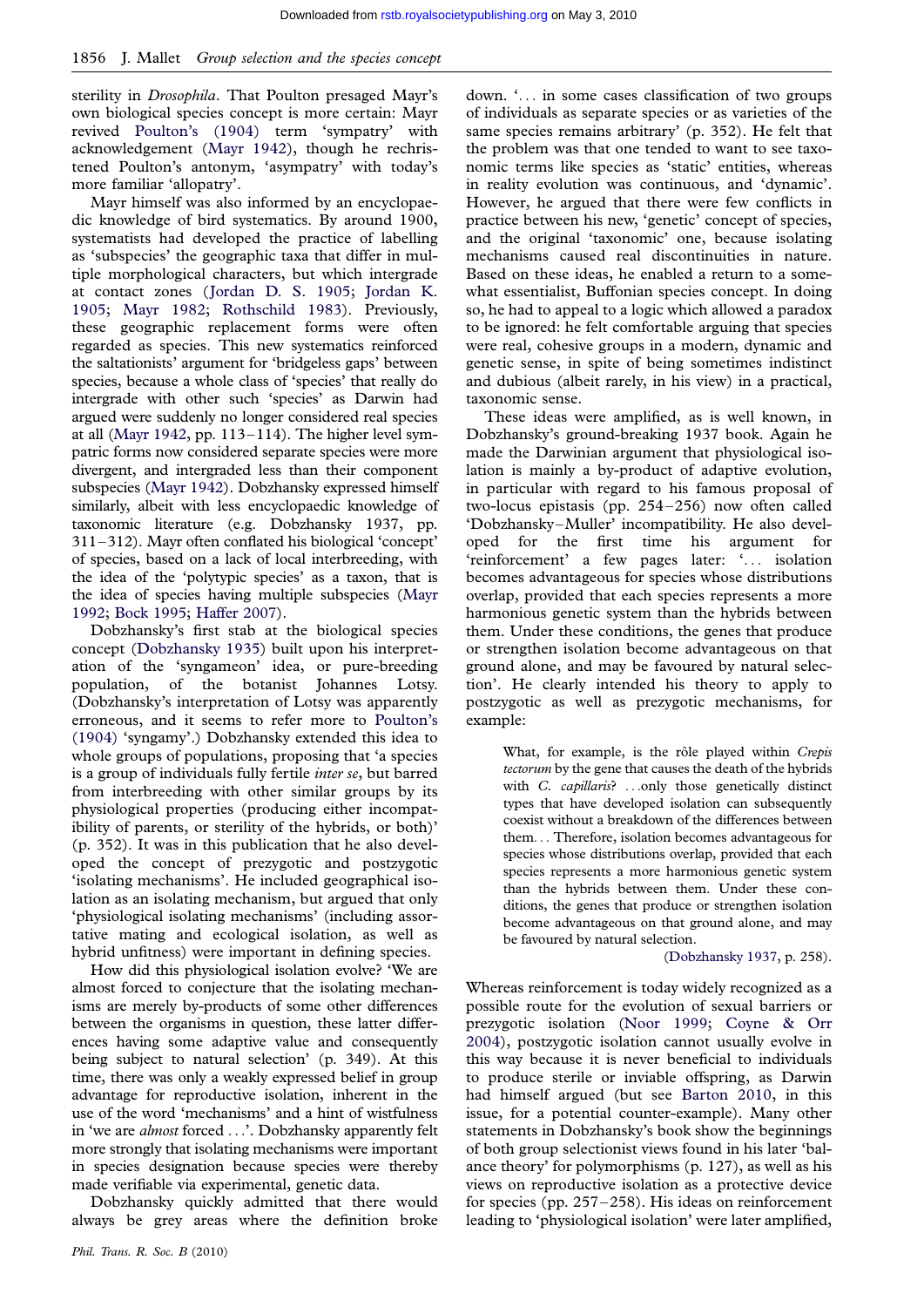and were also then clearly envisaged to apply to postzygotic as well as to prezygotic isolating mechanisms. For example, 'the very fact that isolating mechanisms are as diversified as they are is strong evidence for the prevention of interbreeding being an essential characteristic of the process of speciation' ([Dobzhansky](#page-9-0) [1940,](#page-9-0) p. 320).

At this time, Dobzhansky was strongly under the influence of Sewall Wright ([Crow 1987;](#page-9-0) [Lewontin](#page-10-0) [1987](#page-10-0)). He reproduced and promoted Wright's 'adaptive landscape' diagrams in his 1937 book. Whereas Wright had written mainly about populations on different adaptive peaks, and the spread of these adaptive peaks to other populations [\(Wright 1932](#page-11-0)), Dobzhansky applied Wright's ideas of multilocus adaptation to whole species ([Plutynski 2008\)](#page-10-0). By 1940, Dobzhansky argued that 'each species, genus and probably each geographical race is an adaptive complex which fits into an ecological niche somewhat distinct from those occupied by other species, genera and races. The adaptive value of such a complex is ... a property of the genotype as a whole'. Epistatic coadaptation, as well as gene flow, united populations of species, and isolating mechanisms were now seen as devices that protected the 'harmonious genetic systems', or adaptive peaks that were separate species. Speciation began to require 'genotypical reorganization' ([Dobzhansky 1937,](#page-9-0) p. 126). Foreshadowing his later 'balance hypothesis' ideas (see also [Provine](#page-10-0) [1986,](#page-10-0) p. 344), genetic variation itself also began to be seen as a beneficial trait at the species level: there was a 'necessity for the species to possess at all times a store of concealed potential variability' ([Dobzhansky 1937](#page-9-0), p. 127), because it enhanced its future evolutionary flexibility.

Dobzhansky settled on a proposed biological function of the species, and of species properties, as a definition of species in part also because of a new problem created by general acceptance of Mendelian genetics. As pointed out above, this was the difficulty of applying a Darwinian definition of species based on gaps in continuous morphological variation. Single Mendelian elements, genes or whole chromosomes, can determine major morphological gaps between groups of individuals, individual morphs and rarer mutants, which everyone wanted to classify within species. Some examples are mimetic Papilio butterfly morphs, or separate sexes ([Poulton 1904](#page-10-0)). Another perceived problem was the exact converse: reproductively isolated forms, later called 'sibling species' [\(Mayr 1942,](#page-10-0) pp.  $150-151$ ), can coexist in sympatry in spite of a lack of morphological gaps. With molecular markers not yet available, there seemed no possibility of classifying such species or forms correctly without appealing to a presumed biological property of species, reproductive isolation ([Dobzhansky 1937](#page-9-0), pp. 309 –316).

Mayr frequently interacted with Dobzhansky at this time [\(Haffer 2007\)](#page-10-0), and attempted to improve on Dobzhansky's ideas with a more practical, taxonomic definition, based on his knowledge of polytypic bird species. 'A species consists of a group of populations which replace each other geographically or ecologically and of which the neighbouring ones intergrade or

hybridize wherever they are in contact or which are potentially capable of doing so ...' ([Mayr 1940](#page-10-0), p. 256). Citing Dobzhansky, he added his weight to the latter's argument for the reality of species: 'the opinion is very prevalent among non-taxonomists that 'species' are just idealized abstractions ..., but in reality the species themselves are remarkably real natural phenomena' (p. 257). These ideas were amplified in his important book two years later, where he presented an alternative, shorter definition: 'species are groups of actually or potentially interbreeding natural populations, which are reproductively isolated from other such groups' [\(Mayr 1942](#page-10-0), p. 120).

## 4. THE BIOLOGICAL SPECIES CONCEPT: WHY 'BIOLOGICAL?'

Since all possible species definitions are about organisms, and therefore are by definition biological, it may seem odd that this idea became known as the 'biological species concept'. [Mayr \(1963](#page-10-0), p. 20) defended the term in part because 'the underlying concept is based on the biological meaning of the species, that is, to serve as a protective device for a well-integrated, coadapted set of gene complexes'. However, the term seems to originate with [Dobzhansky \(1937](#page-9-0), p. 316), who used 'biological species' (his 'dynamic' definition) to contrast with taxonomists' character-based species (the 'static' definition). At the time, Dobzhansky was intensively studying the intersterility of races A and B of Drosophila pseudoobscura (race B is now known as D. persimilis). Dobzhansky argued these 'races' were actually good biological species, even though he encountered strong opposition from Alfred Sturtevant and taxonomists in so doing. In the same passage Dobzhansky also cited a well-known review of 'biological races' in insects ([Thorpe 1930](#page-11-0)). Thorpe showed that insects may specialize on different hosts or ecological niches, and can separate into cryptic 'biological races' that become physiologically isolated. Cryptic biological species can therefore exist even where morphology reveals no gap in variation detectable with traditional taxonomic methods and a set of museum specimens.

## 5. GROUP SELECTIONISM BEFORE HAMILTON AND WILLIAMS

Soon after the second world war, Dobzhansky and his followers began to develop a new brand of population genetics that seemed, in its emphasis on holistic multilocus interaction and balanced polymorphisms, to improve on the prewar 'bean-bag genetics' ([Mayr](#page-10-0) [1959](#page-10-0)) of Wright, Haldane, Fisher and Muller, which Mayr interpreted as largely about single loci. The group selectionist idea that populations develop regulatory mechanisms, such as refraining from reproduction to avoid violent fluctuations, had been long held in ecology ([Elton 1927\)](#page-9-0). One of the first and most successful postwar ecology textbooks in the USA also promoted this viewpoint [\(Allee](#page-9-0) et al. [1949](#page-9-0)). A key author of this book, Alfred E. Emerson, studied termite sociality, and was particularly keen on the 'superorganism' concept to explain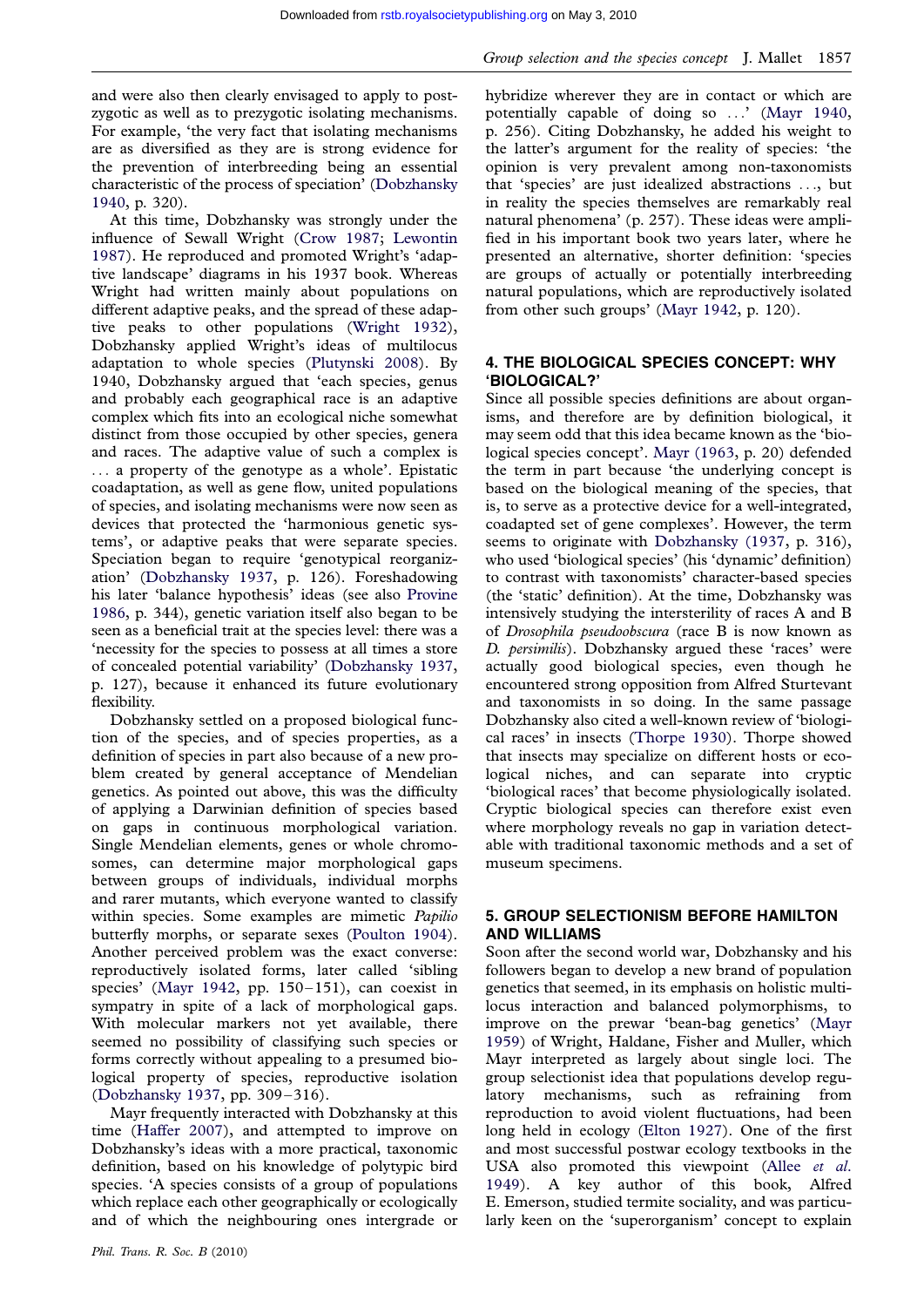insect sociality. Presumably in part due to his influence, the superorganism concept was expanded further in the textbook—to the species level, and upwards even to whole ecological communities [\(Allee](#page-9-0) et al[. 1949](#page-9-0)).

Emerson also wrote about species and species concepts, and it was he who originally coined the term 'reproductive isolation' in a work describing the discovery of cryptic species of termites ([Emerson 1935\)](#page-9-0). Emerson was a close associate of Dobzhansky's. In 1939, Emerson was the organiser of the 'Society for the Study of Speciation' with Dobzhansky and Julian Huxley [\(Cain 2000\)](#page-9-0). The influence on Dobzhansky's thinking became particularly clear by 1951: 'Sexual reproduction has brought about a new form of biological integration. Individuals are combined into reproductive communities, Mendelian populations. These supraindividual entities are considered supraorganisms by some authors (Allee *et al.* 1949). ... in sexual organisms, Mendelian populations, rather than individuals, have become the units of the adaptively most decisive forms of natural selection' [\(Dobzhansky 1951](#page-9-0), p. 260).

Kenneth Mather in the UK and, particularly, Isadore Michael Lerner in the USA informed the more genetic aspects of these holistic views. Lerner, a Russian émigré like Dobzhansky, was an animal breeder who worked on poultry. He developed a general hypothesis of 'genetic homeostasis' ([Lerner 1954\)](#page-10-0). Lerner adapted the ideas of Conrad Waddington and another Russian, Ivan Schmalhausen, whose work 'has in no way lost its significance today' according to [Dobzhansky \(1981](#page-9-0), p. 240), on canalization of phenotypes, and argued that developmental buffering against environmental variation, and also inbreeding depression and the limits often reached in artificial selection, were all caused by genome-wide advantages of heterozygosity. These ideas were particularly favoured by the new 'balance' genetics school. Dobzhansky's group, including former student Bruce Wallace and co-worker James C. King, were also obtaining by then empirical evidence for strong heterozygous advantage of chromosomal inversions in Drosophila. By 1951, this led to a much more concrete view of the advantages of variation within populations than in 1937 ([Dobzhansky 1951\)](#page-9-0). Soon thereafter came the distinction between the 'classical' school, exemplified by Muller's views that most mutations were deleterious ([Crow 1987;](#page-9-0) [Lewontin 1987\)](#page-10-0), and the 'balance' school of Dobzhansky's circle [\(Dobzhansky 1955](#page-9-0)). In the balance school, Wrightian multilocus coadaptation became coupled with nearuniversal heterozygous advantage, which maintained abundant polymorphisms in natural populations. Heterozygous advantage at many loci, as explained by the balance hypothesis, also came to be viewed as an adaptation which buffered whole populations from environmental vicissitudes ([Lerner 1954\)](#page-10-0).

This new selectionist and indeed group adaptationist population genetics led to major changes in Dobzhansky's views on speciation [\(Provine 1986](#page-10-0), p. 452). The third edition of his Genetics and the Origin of Species ([Dobzhansky 1951\)](#page-9-0) now had a chapter on 'Adaptive Polymorphism' in place of 'Variation in Natural Populations'. Genetic variation in natural populations had previously been interpreted as largely neutral [\(Dobzhansky 1937\)](#page-9-0). In the new chapter, he argued: 'polymorphism within a species, or any other kind of diversity of sympatric forms, increase[s] the efficiency of the exploitation of the resources of the environment by the living matter' [\(Dobzhansky](#page-9-0) [1951](#page-9-0), p. 110). The advantages were also due to coadaptation among genes both within and among genotypes in populations, and reproductive isolation became a protective mechanism to preserve these beneficial gene interactions: 'if life is to endure, the gene combinations whose adaptive value has been vouchsafed by natural selection must be protected from disintegration. Without isolation the ravages of natural selection would be too great' (p. 180). Soon after a section on two locus Dobzhansky-Muller epistasis, nearly identical to that in the 1937 book, Dobzhansky now, confusingly, argued against Muller's hypothesis for hybrid sterility as a mere by-product of evolution. Instead, 'isolating mechanisms appear to be ad hoc contrivances that prevent the exchange of genes between nascent species, rather than incongruities originating in accidental changes in the gene functions' (p. 208). This new view of species as cohesive wholes, integrated by coadaptation and heterozygous advantage, and protected by isolating mechanisms, went hand in hand with the announcement of [Dobzhansky's](#page-9-0) [\(1955\)](#page-9-0) balance hypothesis for genetic variation [\(Lewontin 1987](#page-10-0)).

Mayr at around this time had had many informal conversations with Dobzhansky acolytes Bruce Wallace and James King. Previously, Mayr had learned his genetics largely from Dobzhansky's 1937 book [\(Mayr 1999\)](#page-10-0), but now he was enthralled by the possibilities of this new school of population genetics to explain speciation [\(Provine 2004](#page-10-0)). '... a gene pool is not an unconnected 'pile of genes', but a wellintegrated, balanced system' ([Mayr 1954\)](#page-10-0). The idea of extensive population-level coadaptation at multiple genes fitted both with recent work on chromosome polymorphisms from the Dobzhansky group [\(Crow](#page-9-0) [1987](#page-9-0); [Lewontin 1987\)](#page-10-0), and also with his own knowledge of island and mainland birds in New Guinea. Mayr began to see gene flow and natural selection in large populations on continents as largely conservative forces which prevented further evolution, and therefore speciation also. 'A well integrated genetic system may come into perfect balance with its environment and become so well stabilized that evolutionary change will no longer occur' ([Mayr](#page-10-0) [1963,](#page-10-0) p. 555).

These new ideas, added to an older idea about the 'founder principle' he had already broached in his 1942 book [\(Mayr 1942](#page-10-0), p. 237), led to Mayr's innovative hypothesis of founder effect speciation ([Lewontin](#page-10-0) [1974](#page-10-0), p. 159; [Provine 2004\)](#page-10-0). According to [Mayr](#page-10-0) [\(1954\)](#page-10-0), genes on continents exposed to abundant gene flow are selected for compatibility to this variation. They 'do well on a great variety of genetic backgrounds ... A 'good mixer' rather than a good 'soloist', has a tremendous advantage in such a system'. Yet, this slows down evolution. However, when a few individuals found a new, isolated colony,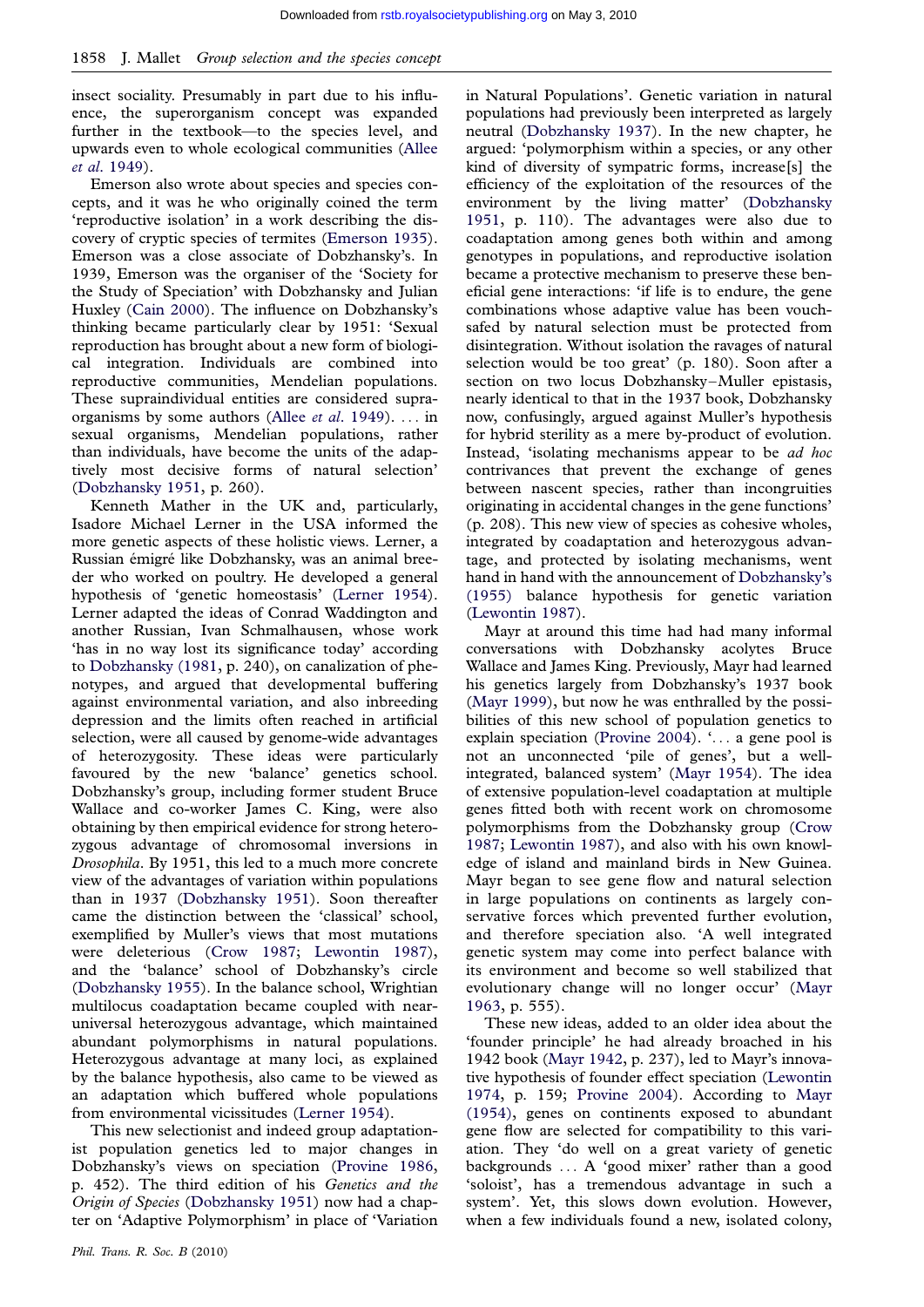the sudden reduction in population size and loss of alleleles causes the frequency of homozygotes to rise. 'As a consequence, homozygotes will be much more exposed to selection... Thus, the 'soloist' is now the favorite rather than the good mixer'. This change 'may affect all loci at once. Indeed, it may have the character of a veritable 'genetic revolution'. Furthermore, this 'genetic revolution' may well have the character of a chain reaction. Changes in any locus will in turn affect the selective values at many other loci, until finally the system has reached a new state of equilibrium' ([Mayr 1954](#page-10-0)).

Mayr felt that ecotypic variation involving clinal adaptation (produced by standard natural selection), which may occur in the face of gene flow, could not lead readily to speciation. 'Clines indicate continuities, but since species formation requires discontinuities, we might formulate a rule: The more clines are found within a region, the less active is species formation' ([Mayr](#page-10-0) [1942,](#page-10-0) p. 97, Mayr's italics). Citing [Goldschmidt's](#page-10-0) [\(1940\)](#page-10-0) argument for the impotence of natural selection along a cline to effect speciation, he agreed, and wrote: 'Owing to the never-ceasing gene-flow through such a system these [clinal] populations are merely variations on a single theme' [\(Mayr 1954](#page-10-0), p. 159).

Genetic revolutions in founder populations, in contrast, produced in Mayr's thesis a qualitatively different kind of evolution permitting a shift between alternative stable equilibria. The idea apparently fitted also with the fossil record, which showed 'typostrophic', or punctuated changes documented by Schmalhausen, and with Goldschmidt's ideas about 'bridgeless gaps' between species. Mayr had discovered, to his satisfaction, that there were really two kinds of evolution, and only one of them could readily lead to speciation. Therefore, Darwin did not understand speciation, and indeed did not really deal with it in 'The Origin' because of his insistence on ordinary natural selection as the cause of speciation. Mayr felt his insight was novel and important, and was aghast when the manuscript he submitted took two years to be printed. He worried that someone else (Dobzhansky, perhaps?) would come up with the same idea [\(Mayr 1989](#page-10-0)).

Unlike Dobzhansky's 1951 book, neither Mayr's 1942 book nor even his 1954 paper explicitly discussed group adaptation, as far as I can discern. In 1942, although Mayr had agreed that sympatric species were almost always separated by 'bridgeless gaps', he had argued that the new views he was promoting specifically downgraded the species to a less important category than hitherto realized ([Mayr 1942](#page-10-0), p. 7). By the mid-1950s, however, he was a convert to Dobzhansky's new view [\(Haffer 2007](#page-10-0), pp. 273–275) of species as real, balanced, adaptive units:

> Each species is a delicately integrated genetic system... Hybridization would lead to a breakdown of this system and would result in the production of disharmonious types. It is the function of the isolating mechanisms to prevent such a breakdown, and to protect the integrity of the genetic system of species. Any attribute of a species that would favour the production of hybrids is selected against, since it results in wastage of gametes. Such selection maintains the efficiency of

the isolating mechanisms and may indeed add to their perfection.

#### [\(Mayr 1963](#page-10-0), p. 109).

He also was very much an adherent of Dobzhansky's 'balance' school, believing that variation was a good thing per se, an important basis for the above view of species ([Lewontin 1974,](#page-10-0) p. 159). Here, Mayr uses almost exactly Dobzhansky's words: '... numerous devices have actually been discovered that protect variation against the relentless ravages of natural selection' (p. 214).

It is clear that both scientists can be criticized for naive group-adaptationist thinking, although both also clearly understood that they were proposing mechanisms that would generally be opposed by ordinary natural selection. They were not specialists in the area of altruism, and they were products of their time. [Lerner \(1954,](#page-10-0) p. 5) was perhaps more cautious, arguing only that '... it is possible to construct a genetic model on the basis of which the more complex integrative properties of Mendelian populations can emerge from evolutionary forces operating on individual genotypes'. Both [Mayr \(1963\)](#page-10-0) and Dobzhansky ([1951,](#page-9-0) [1955\)](#page-9-0) cited countervailing literature. Mayr, perhaps not recognizing that he was contradicting his own stance on the adaptive nature of reproductive isolation, was even rather sceptical of Dobzhansky's group selectionist reinforcement hypothesis ([Mayr](#page-10-0) [1963](#page-10-0), pp. 548-554; [1970,](#page-10-0) pp. 325-329).

Yet, in this era that also produced the balance-ofnature environmentalism of *The Silent Spring* [\(Carson](#page-9-0) [1962](#page-9-0)), the mindset of all three authors was to view many processes that occurred in nature as harmonious, and for the general good. Other findings were interpreted as protective against bad influences such as 'errors of selection' or 'ravages of natural selection'. Their view of species not only conformed to the group selectionism of the time, the whole package was seen as a revolutionary new idea which made sense of 100 years' of confusing evolutionary biology. 'Hardly any one, until Ernst Mayr ..., really understood that the species was a unique unit, having quite a different significance in the evolutionary system from that of any other category. ... We now realise that the species is something which is not just a matter of judgement but has a quite definite objective reality' [\(Hardy 1965](#page-10-0)).

#### 6. THE SPECIES CONCEPT SINCE THE SOCIOBIOLOGY REVOLUTION

Group selection became a popular idea for explaining patterns in nature after the war until a decline in the mid-1960s. Perhaps, the most famous example of naive group selectionism in behavioural ecology argued for altruistic population regulation by territoriality, aggression and abnegation of breeding ([Wynne-Edwards 1962](#page-11-0). Interestingly, there is excellent evidence that Wynne-Edwards was himself strongly influenced by Elton, Allee and Dobzhansky, as well as by Sewall Wright [\(Borrello 2009\)](#page-9-0)). This orgy of wishful thinking soon led to an inevitable reaction. 'Cheats' in populations are likely to increase at the expense of 'altruists', and group fitness therefore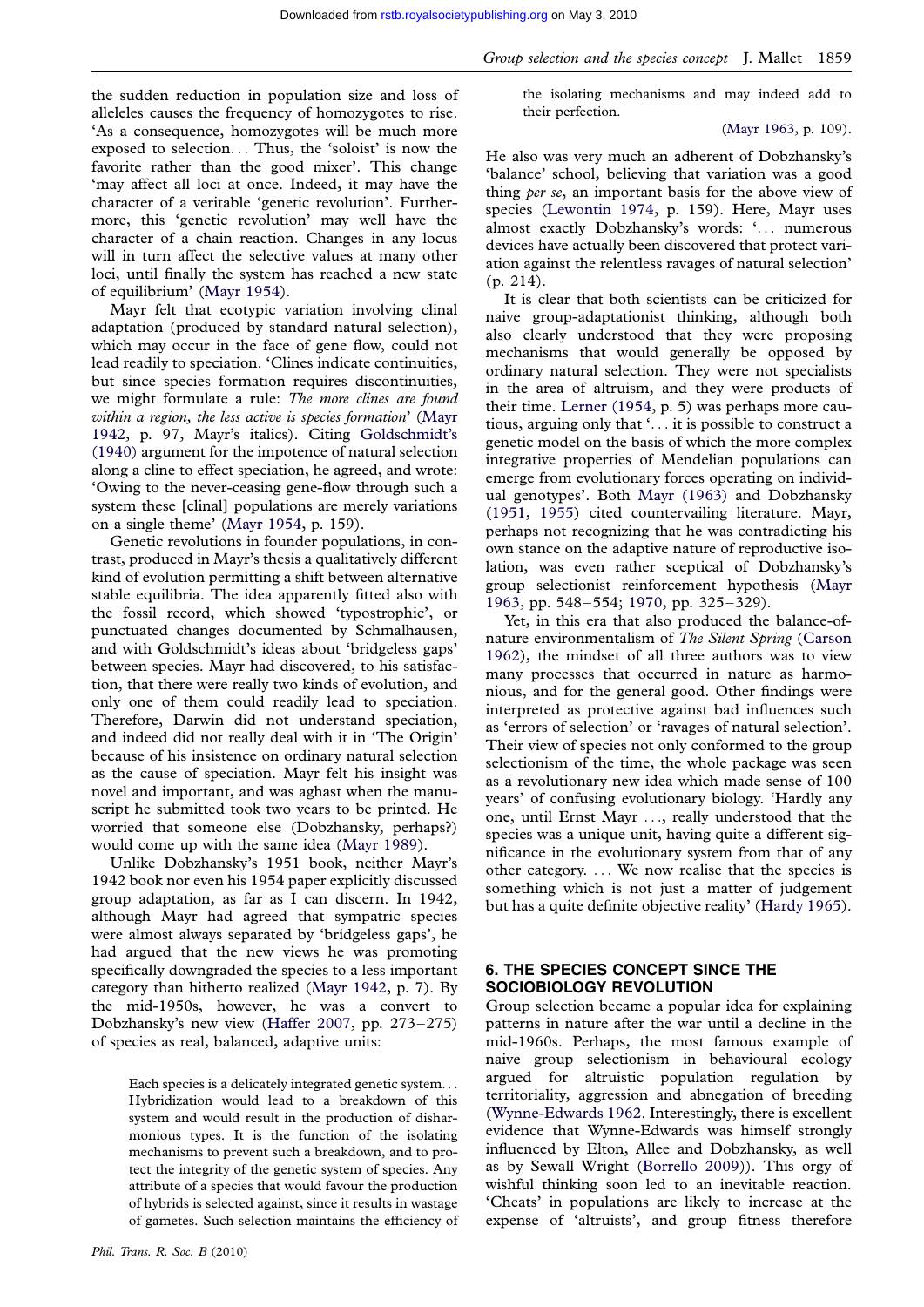provides a poor predictor of evolutionary direction. Both Dobzhansky and Mayr had partially understood this, as we have seen. Particularly influential were Bill Hamilton and George C. Williams [\(Hamilton](#page-10-0) [1964](#page-10-0); [Williams 1966](#page-11-0)). Hamilton, an entomologist, is best known (among many important achievements) for establishing an extension of Darwinian natural selection, 'inclusive fitness', which could explain evolution of altruistic behaviour in kin groups of social insects. Williams' work is perhaps more relevant for speciation, as he also addressed more generally the topic of adaptation. (However, see Hamilton's brief critique of isolating mechanisms ([Hamilton 1965\)](#page-10-0): 'Whereas a mating aversion could easily be an isolating mechanism sympatrically evolved, hybrid sterility certainly could not', since it cannot be directly favoured by individual-based natural selection.) He found fault with Waddington's canalization, which formed an important influence on [Lerner's \(1954\)](#page-10-0) genetic homeostasis theory. Williams writes in his 1996 preface that his book Adaptation and Natural Selection: a Critique was triggered after going to a lecture by a revered ecologist. Williams was particularly exasperated by claims that ageing was an adaptation 'to cull the old and impaired from populations so that fitter youthful individuals could take their places'. The lecturer was none other than the already mentioned Alfred Emerson of superorganism fame [\(Williams](#page-11-0) [1966](#page-11-0), 1996 edition, p. ix).

The emergent Dobzhansky and Mayr view of species and speciation escaped severe criticism at this time perhaps in part because their group selectionism was not as blatant as that of some of the behavioural and population ecologists. The great advances promised by the new biological species concept seemed so important, and indeed so obvious and true to a majority of evolutionary biologists by the 1960s, that this emerging view of species did not seem a valid target. Perhaps the main flaw of the new species ideas, viewed in retrospect, was to endow what are really inevitable, trivial outcomes of evolution with beneficial or detrimental values. For example: 'The freedom of the gene exchange between Mendelian populations is so regulated by natural selection that adaptive plasticity is preserved at the price of destruction and elimination of the smallest possible numbers of ill-adapted individuals' [\(Dobzhansky 1951](#page-9-0), p. 297). [Mayr \(1963](#page-10-0), pp.  $110-135$ ) similarly regarded hybridization between species a 'breakdown in isolating mechanisms'. Emergent, inconsequential properties of populations became viewed as important characteristics and adaptations, or alternatively as threats to species integrity to be overcome by evolution for the benefit of the group.

As already mentioned, Dobzhansky and Mayr were aware of the dangers of group adaptationism, and had presciently laid out the battleground they were traversing. Indeed, they came only to hesitant conclusions about the validity of population adaptation [\(Dobzhansky 1955,](#page-9-0) pp. 11 –13; [Mayr 1963](#page-10-0), pp. 182 –214, particularly 197 –203). By 1970 they had both become much more aware of the threat to their ideas about species, given the new individualist understanding of adaptation introduced by Hamilton

and Williams [\(Dobzhansky 1970;](#page-9-0) [Mayr 1970\)](#page-10-0). [Dobzhansky \(1970](#page-9-0), p. 425), for instance, discussed and applauded [Williams' \(1966\)](#page-11-0) use of 'Occam's razor to argue that group selection should not be assumed to exist if a form of adaptedness can conceivably be ascribed to intrapopulational selection', although he added 'he wields this razor with some abandon'. Yet, Dobzhansky never shook off the idea that 'it is advantageous for populations that occupy different adaptive peaks to steer clear of the production of gene combinations in the progeny that would fall into adaptive valleys'. Populations belonging to separate species 'avoid disruption of their genetic systems' by means of 'a variety of methods, among which two classes are easily distinguishable: geographic and reproductive isolation' ([Dobzhansky 1970](#page-9-0), p. 312).

Mayr in the same year again discussed the same problem in detail. He agreed (1970, p. 115) that 'all attempts to establish group selection as a significant evolutionary process are unconvincing'. In spite of this unequivocal rejection of group selectionism, Mayr reproduced almost verbatim the above (1963, p. 109) arguments on the protective function of isolating mechanisms (1970, p. 68). He believed in this group-adaptive function of reproductive isolation till the end of his life. For example: 'it is now clear that the isolating mechanisms of a species are a protective device for well-integrated genotypes. Any interbreeding between different species would lead to a breakdown of well-balanced, harmonious genotypes, and would quickly be counteracted by natural selection' [\(Mayr 1988](#page-10-0)).

Somewhat later, Hugh Paterson explicitly recognized the inherently group selectionist nature of 'isolating mechanisms'. He cited [Williams \(1966\)](#page-11-0) in support of his argument, and proposed his own 'recognition concept of species' as a better alternative to the biological species concept that avoided the problem of group selectionism ([Paterson 1985](#page-10-0)). Paterson's reason for doing this was that in his view both postzygotic and prezygotic isolation evolved only as indirect sideeffects of evolution and could not evolve under natural selection. He believed that cohesive mechanisms within the species, 'specific mate recognition systems', in contrast, evolved under stabilizing selection for intraspecific compatibility. Species defined via 'isolating mechanisms' were therefore, in his view, illogical groupings based on non-adaptive group traits [\(Raubenheimer & Crowe 1987](#page-10-0); Coyne et al[. 1988\)](#page-9-0), and he argued instead that mate recognition within species would qualify as a more suitable functional trait for defining species.

Paterson did not apparently consider the counterargument that specific mate recognition systems, just like reproductive isolating mechanisms, could also form as by-products of individual selection, rather than as a designed-in function, so to speak, of the species as a whole. Are 'recognition systems' really 'specific'? Are they really about what species individuals belong to? Are they even 'systems' at all? Or are they more a matter of individuals recognizing other suitable individuals as mates, a kind of good-genes sexual selection ([Mallet in press\)](#page-10-0) that may break up species, as well as bind them together? Paterson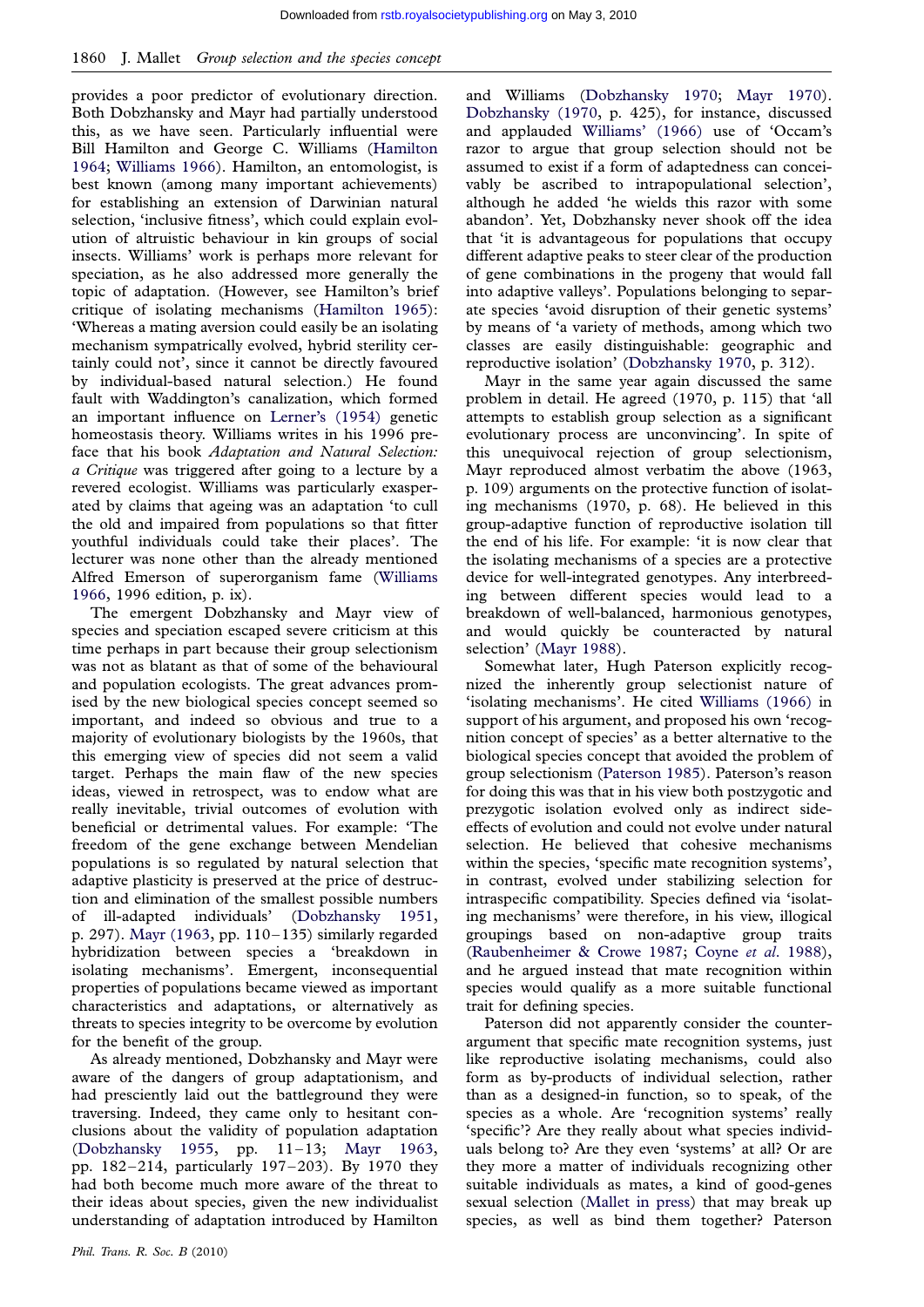Group selection and the species concept J. Mallet 1861

<span id="page-9-0"></span>perhaps correctly identified a group adaptationism problem with reproductive isolation, but he sought to solve it using other dubious group properties, 'specific mate recognition systems', in their place.

Since Mayr and Dobzhansky, various evolutionists have revised the Dobzhansky/Mayr population cohesion/isolation view of species and suggested similar or related founder effect mechanisms for speciation, under the names 'founder-flush' and 'genetic transilience' (Carson 1968; Templeton [1980,](#page-11-0) [1981](#page-11-0)). 'Punctuated equilibrium' theory to explain gaps in the fossil record was firmly grounded on the supposed ubiquity of Mayr's founder effect speciation (Eldredge & Gould 1972; [Gould & Eldredge 1977](#page-10-0)). The 'cohesion concept' of species, while attempting to engage both reproductive isolation and specific mate recognition, continued very much in the Mayr-Dobzhansky tradition of a group-functional definition ([Templeton 1989](#page-11-0)).

The consensus among practising speciation biologists today appears to be that the species generally has few group adaptations or functional implications (Coyne & Orr 2004; [Gavrilets 2004;](#page-10-0) Bolnick & Fitzpatrick 2007; [Futuyma 2009\)](#page-10-0), and that founder effects are neither necessary nor effective in causing speciation (Barton & Charlesworth 1984; Coyne & Orr 2004). There are few vestiges of group selectionism remaining in today's 'relaxed' biological species concept (Coyne & Orr 2004). These debates are not over, but recently there has been a distinct subsidence of interest in the holistic, cohesive idea of species so popular in the 1950s –1980s. Gene flow and epistasis are today considered among the few cohesive 'forces' affecting speciation. 'Selfish genes', gene genealogies, sexual selection and genetic conflict have largely replaced 'harmonious gene complexes' in our thinking. The group-adaptive view of species, so popular in the mid-twentieth century, is starting to seem as peculiar to us as orthogenesis, or 'hopeful monster' theories of speciation. One wonders which of today's cherished views on evolution will seem similarly odd to future biologists.

I thank the Wenner-Grenn Foundation for an invitation to the 'Origin of Species—150 years later' Symposium in Kristineberg, Sweden, June 2009. I am grateful for a generous sabbatical fellowship from the Wissenschaftskolleg zu Berlin, and in particular for conversations with colleagues in the Schwerpunktgruppe on Sympatric Speciation: Axel Meyer, Jeff Feder, Patrik Nosil and Francisco Ubeda. The article was extensively revised while I was in receipt of another generous fellowship from the Radcliffe Institute of Advanced Studies, Harvard University. I am especially grateful for discussions with Anya Plutynksi and Richard Lewontin, as well as the comments from two suitably hostile and anonymous reviewers, all of which helped me to clarify the manuscript.

#### REFERENCES

- Allee, W. C., Emerson, A. E., Park, O., Park, T. & Schmidt, K. P. 1949 Principles of animal ecology. Philadelphia, PA: W.B. Saunders.
- Barton, N. H. 2010 What role does natural selection play in speciation? *Phil. Trans. R. Soc. B* 365, 1825-1840. [\(doi:10.1098/rstb.2010.0001](http://dx.doi.org/doi:10.1098/rstb.2010.0001))
- Barton, N. H. & Charlesworth, B. 1984 Genetic revolutions, founder effects, and speciation. Ann. Rev. Ecol. Syst. 15, 133–164. [\(doi:10.1146/annurev.es.15.110184.001025\)](http://dx.doi.org/doi:10.1146/annurev.es.15.110184.001025)
- Bock, W. J. 1995 The species concept versus the species taxon: their roles in biodiversity analyses and conservation. In Biodiversity and evolution (eds R. Arai, M. Kato & Y. Doi), pp. 47–72. Tokyo, Japan: National Science Museum Foundation.
- Bolnick, D. I. & Fitzpatrick, B. M. 2007 Sympatric speciation: models and empirical evidence. Annu. Rev. Ecol. Evol. Syst. 38, 459 –487. ([doi:10.1146/annurev.ecolsys.](http://dx.doi.org/doi:10.1146/annurev.ecolsys.38.091206.095804) [38.091206.095804\)](http://dx.doi.org/doi:10.1146/annurev.ecolsys.38.091206.095804)
- Borrello, M. E. 2009 Shifting balance and balancing selection. A group selectionist's interpretation of Wright and Dobzhansky. In Descended from Darwin (eds J. Cain & M. Ruse), pp. 323–344. Philadelphia, PA: American Philosophical Society.
- Cain, J. 2000 Towards a 'greater degree of integration:' the society for the study of speciation, 1939–41. Br. *J. Hist. Sci.* 33, 85-108. ([doi:10.1017/S00070](http://dx.doi.org/doi:10.1017/S000708749900388X) [8749900388X\)](http://dx.doi.org/doi:10.1017/S000708749900388X)
- Carson, H. L. 1968 The population flush and its genetic consequences. In Population biology and evolution (ed. R. C. Lewontin), pp. 123-137. Syracuse, NY: Syracuse University Press.
- Carson, R. 1962 Silent spring. Boston, MA: Houghton Mifflin.
- Coyne, J. A. & Orr, H. A. 2004 Speciation. Sunderland, MA: Sinauer Associates.
- Coyne, J. A., Orr, H. A. & Futuyma, D. J. 1988 Do we need a new species concept? Syst. Zool. 37, 190–200. [\(doi:10.](http://dx.doi.org/doi:10.2307/2992276) [2307/2992276](http://dx.doi.org/doi:10.2307/2992276))
- Crow, J. F. 1987 Muller, Dobzhansky, and overdominance. *J. Hist. Biol.* 20, 351-380. ([doi:10.1007/](http://dx.doi.org/doi:10.1007/BF00139460) [BF00139460\)](http://dx.doi.org/doi:10.1007/BF00139460)
- Darwin, C. 1859 On the origin of species by means of natural selection, or the preservation of favoured races in the struggle for life. London, UK: John Murray.
- Darwin, C. 1872 The origin of species by means of natural selection, or the preservation of favoured races in the struggle for life, 6th edn. London, UK: John Murray.
- Dawkins, R. 1976 The selfish gene. Oxford, UK: Oxford University Press.
- Dobzhansky, T. 1935 A critique of the species concept in biology. Phil. Sci. 2, 344–355. ([doi:10.1086/286379](http://dx.doi.org/doi:10.1086/286379))
- Dobzhansky, T. 1937 Genetics and the origin of species. New York, NY: Columbia University Press.
- Dobzhansky, T. 1940 Speciation as a stage in evolutionary divergence. Am. Nat. 74, 312-321. ([doi:10.1086/](http://dx.doi.org/doi:10.1086/280899) [280899\)](http://dx.doi.org/doi:10.1086/280899)
- Dobzhansky, T. 1951 Genetics and the origin of species, 3rd edn. New York, NY: Columbia University Press.
- Dobzhansky, T. 1955 A review of some fundamental concepts and problems of population genetics. Cold Spring Harbor Symp. Quant. Biol. 20, 1-15.
- Dobzhansky, T. 1970 Genetics of the evolutionary process. New York, NY: Columbia University Press.
- Dobzhansky, T. 1981 Soviet Union. The birth of the genetic theory of evolution in the Soviet Union in the 1920s. In The evolutionary synthesis. Perspectives on the unification of biology (eds E. Mayr & W. B. Provine), pp. 229 –242. Cambridge, MA: Harvard University Press.
- Eldredge, N. & Gould, S. J. 1972 Punctuated equilibria: an alternative to phyletic gradualism. In Models in paleobiology (ed. T. J. M. Schopf), pp. 82-115. San Francisco, CA: Freeman, Cooper, & Co.
- Elton, C. S. 1927 Animal ecology, new impression with additional notes (1935). London, UK: Sidgwick & Jackson.
- Emerson, A. E. 1935 Termitophile distribution and quantitative characters of physiological speciation in British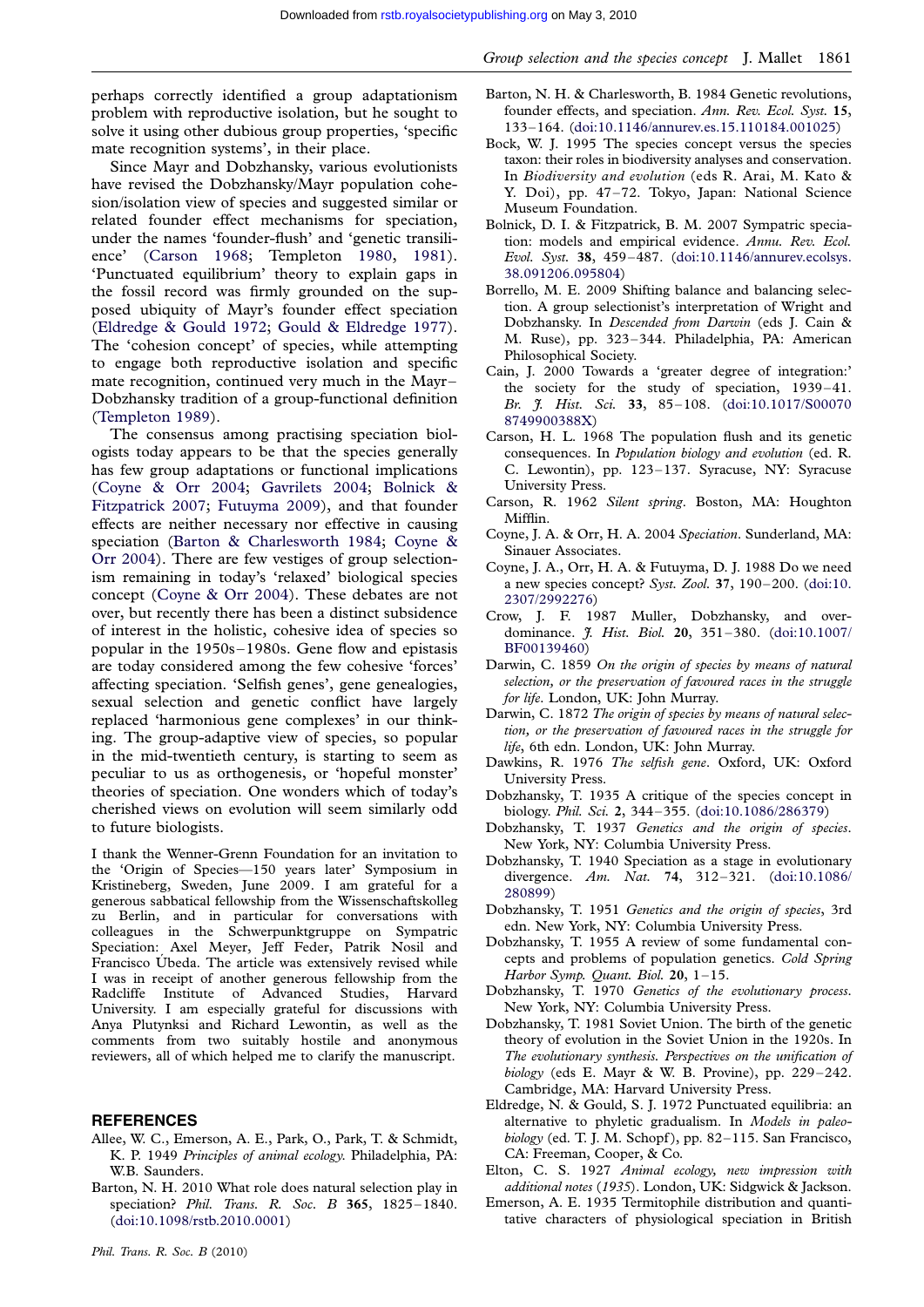<span id="page-10-0"></span>Guiana termites (Isoptera). Ann. Entomol. Soc. Amer. 28,  $369 - 395$ .

- Ereshefsky, M. In press. Darwin's solution to the species problem. Synthese. [\(doi:10.1007/s11229-009-9538-4](http://dx.doi.org/doi:10.1007/s11229-009-9538-4))
- Futuyma, D. J. 1998 Evolutionary biology, 3rd edn. Sunderland, MA: Sinauer.
- Futuyma, D. J. 2009 Evolution, 2nd edn. Sunderland, MA: Sinauer Associates.
- Gavrilets, S. 2004 Fitness landscapes and the origin of species. Princeton, NJ: Princeton University Press.
- Ghiselin, M. T. 1969 The triumph of the Darwinian method. Berkeley, CA: University of California Press.
- Ghiselin, M. T. 2004 Mayr and Bock versus Darwin on genealogical classification. *J. Zool. Syst. Evol. Res.* 42, 165 –169. [\(doi:10.1111/j.1439-0469.2004.00258.x](http://dx.doi.org/doi:10.1111/j.1439-0469.2004.00258.x))
- Goldschmidt, R. B. 1940 The material basis of evolution. New Haven, CT: Yale University Press.
- Gould, S. J. & Eldredge, N. 1977 Punctuated equilibria: the tempo and mode of evolution reconsidered. Paleobiology 3, 115–151.
- Gourbière, S. & Mallet, J. 2010 Are species real? The shape of the species boundary with exponential failure, reinforcement, and the 'missing snowball'. Evolution 64, 1–24. ([doi:10.1111/j.1558-5646.2009.00844.x\)](http://dx.doi.org/doi:10.1111/j.1558-5646.2009.00844.x)
- Haffer, J. 2007 Ornithology, evolution, and philosophy. The life and science of Ernst Mayr 1904–2005. Berlin, Germany: Springer.
- Hamilton, W. D. 1964 The genetical evolution of social behaviour. *J. Theoret. Biol.* 7, 1-52. [\(doi:10.1016/0022-](http://dx.doi.org/doi:10.1016/0022-5193(64)90038-4) [5193\(64\)90038-4](http://dx.doi.org/doi:10.1016/0022-5193(64)90038-4))
- Hamilton, W. D. 1965 Modern approaches to the species concept: discussion. Proc. R. Entomol. Soc. Lond. C 30, 28–29.
- Hardy, A. 1965 The living stream. London, UK: Collins.
- Hey, J. 2006 On the failure of modern species concepts. Trends Ecol. Evol. 21, 447 –450. ([doi:10.1016/j.tree.](http://dx.doi.org/doi:10.1016/j.tree.2006.05.011) [2006.05.011](http://dx.doi.org/doi:10.1016/j.tree.2006.05.011))
- Huxley, T. H. 1860 The origin of species. In Collected essays. 'Lectures to Working Men', pp. 22–79. London, UK: Macmillan & Co., Ltd (Republished 1899).
- Jordan, D. S. 1905 The origin of species through isolation. Science 22, 545 –562. [\(doi:10.1126/science.22.](http://dx.doi.org/doi:10.1126/science.22.566.545) [566.545\)](http://dx.doi.org/doi:10.1126/science.22.566.545)
- Jordan, K. 1905 Der Gegensatz zwischen geographischer und nichtgeographischer Variation. Z. Wissensch. Zool. 83, 151 –210.
- Kohn, D. 2009 Darwin's keystone: the principle of divergence. In Cambridge companion to the origin of species (eds R. J. Richards & M. Ruse), pp. 87–108. Cambridge, UK: Cambridge University Press.
- Kottler, M. J. 1978 Charles Darwin's biological species concept and the theory of geographical speciation. The transmutation notebooks. Ann. Sci. 35, 275–297. ([doi:10.1080/00033797800200251](http://dx.doi.org/doi:10.1080/00033797800200251))
- Krementsov, N. L. 1994 Dobzhansky and Russian entomology: the origin of his ideas on species and speciation. In The Evolution of Theodosius Dobzhansky (ed. M. B. Adams), pp. 31–48. Princeton, NJ: Princeton University Press.
- Lerner, I. M. 1954 Genetic homeostasis. Edinburgh, UK: Oliver and Boyd.
- Lewontin, R. C. 1974 The genetic basis of evolutionary change. New York, NY: Columbia University Press.
- Lewontin, R. C. 1987 Polymorphism and heterosis: old wine in new bottles and vice versa. *J. Hist. Biol.* 20, 337–349. ([doi:10.1007/BF00139459\)](http://dx.doi.org/doi:10.1007/BF00139459)
- Lovejoy, A. O. 1968 Buffon and the problem of species. In Forerunners of Darwin: 1745–1859 (eds B. Glass, O. Temkin & W. L. Straus), pp. 84-113. Baltimore, MD: Johns Hopkins University Press.
- Mallet, J. 2004 Poulton, Wallace and Jordan: how discoveries in Papilio butterflies initiated a new species concept 100 years ago. Syst. Biodiversity 1, 441 –452. [\(doi:10.1017/](http://dx.doi.org/doi:10.1017/S1477200003001300) [S1477200003001300\)](http://dx.doi.org/doi:10.1017/S1477200003001300)
- Mallet, J. 2008a Mayr's view of Darwin: was Darwin wrong about speciation? Biol. J. Linn. Soc. 95, 3-16. ([doi:10.](http://dx.doi.org/doi:10.1111/j.1095-8312.2008.01089.x) [1111/j.1095-8312.2008.01089.x\)](http://dx.doi.org/doi:10.1111/j.1095-8312.2008.01089.x)
- Mallet, J. 2008b Hybridization, ecological races, and the nature of species: empirical evidence for the ease of speciation. Phil. Trans. R. Soc. B 363, 2971–2986. ([doi:10.](http://dx.doi.org/doi:10.1098/rstb.2008.0081) [1098/rstb.2008.0081](http://dx.doi.org/doi:10.1098/rstb.2008.0081))
- Mallet, J. In press. Why was Darwin's view of species rejected by 20th Century biologists? Biol. Philos.
- Maynard Smith, J. 1964 Group selection and kin selection. Nature 201, 1145–1147. ([doi:10.1038/2011145a0\)](http://dx.doi.org/doi:10.1038/2011145a0)
- Maynard Smith, J. 1978 The evolution of sex. Cambridge, UK: Cambridge University Press.
- Mayr, E. 1940 Speciation phenomena in birds. Am. Nat. 74, 249 –278. [\(doi:10.1086/280892](http://dx.doi.org/doi:10.1086/280892))
- Mayr, E. 1942 Systematics and origin of species. New York, NY: Columbia University Press.
- Mayr, E. 1954 Change of genetic environment and evolution. In Evolution as a process (eds J. Huxley, A. C. Hardy & E. B. Ford), pp. 157 –180. London, UK: Allen and Unwin.
- Mayr, E. 1959 Where are we? Cold Spring Harbor Symp. Quant. Biol. 24, 1–14.
- Mayr, E. 1963 Animal species and evolution. Cambridge, MA: Harvard University Press.
- Mayr, E. 1970 Populations, species, and evolution. Cambridge, MA: Harvard University Press.
- Mayr, E. 1982 The growth of biological thought. Diversity, evolution, and inheritance. Cambridge, MA: Belknap.
- Mayr, E. 1988 Toward a new philosophy of biology. Cambridge, MA: Harvard University Press.
- Mayr, E. 1989 The evolution of Ernst Mayr, film for television. Paris, France: La Sept, Institut National de l'Audiovisuel, Les Films du Bouc.
- Mayr, E. 1992 Controversies in retrospect. Oxford surveys in evolutionary biology, vol. 8, pp. 1 –34. Oxford, UK: Oxford University Press.
- Mayr, E. 1999 Systematics and the origin of species (reprinted edition). Cambridge, MA: Harvard University Press.
- McOuat, G. R. 1996 Species, rules and meaning: the politics of language and the ends of definitions in 19th Century natural history. Stud. Hist. Philos. Sci. 27, 473–519. ([doi:10.1016/0039-3681\(95\)00060-7\)](http://dx.doi.org/doi:10.1016/0039-3681(95)00060-7)
- Noor, M. A. F. 1999 Reinforcement and other consequences of sympatry. Heredity 83, 503 –508. [\(doi:10.1038/sj.hdy.](http://dx.doi.org/doi:10.1038/sj.hdy.6886320) [6886320\)](http://dx.doi.org/doi:10.1038/sj.hdy.6886320)
- Nunney, L. 1989 The maintenance of sex by group selection. Evolution 43, 245–257. ([doi:10.2307/2409205\)](http://dx.doi.org/doi:10.2307/2409205)
- Paterson, H. E. H. 1985 The recognition concept of species. In Species and speciation (ed. E. S. Vrba), pp. 21–29. Pretoria, South Africa: Transvaal Museum.
- Plutynski, A. 2008 The rise and fall of the adaptive landscape? Biol. Philos. 23, 605 –623. [\(doi:10.1007/](http://dx.doi.org/doi:10.1007/s10539-008-9128-8) [s10539-008-9128-8](http://dx.doi.org/doi:10.1007/s10539-008-9128-8))
- Poulton, E. B. 1904 What is a species? Proc. Entomol. Soc. Lond. 1903, lxxvii-cxvi.
- Poulton, E. B. 1908 Essays on evolution 1889–1907. Oxford, UK: Clarendon Press.
- Provine, W. B. 1986 Sewall Wright and evolutionary biology. Chicago, IL: University of Chicago Press.
- Provine, W. B. 2004 Ernst Mayr: genetics and speciation. Genetics 167, 1041-1046.
- Raubenheimer, D. & Crowe, T. M. 1987 The recognition species concept: is it really an alternative? S. Afr. J. Sci. 83, 530–534.